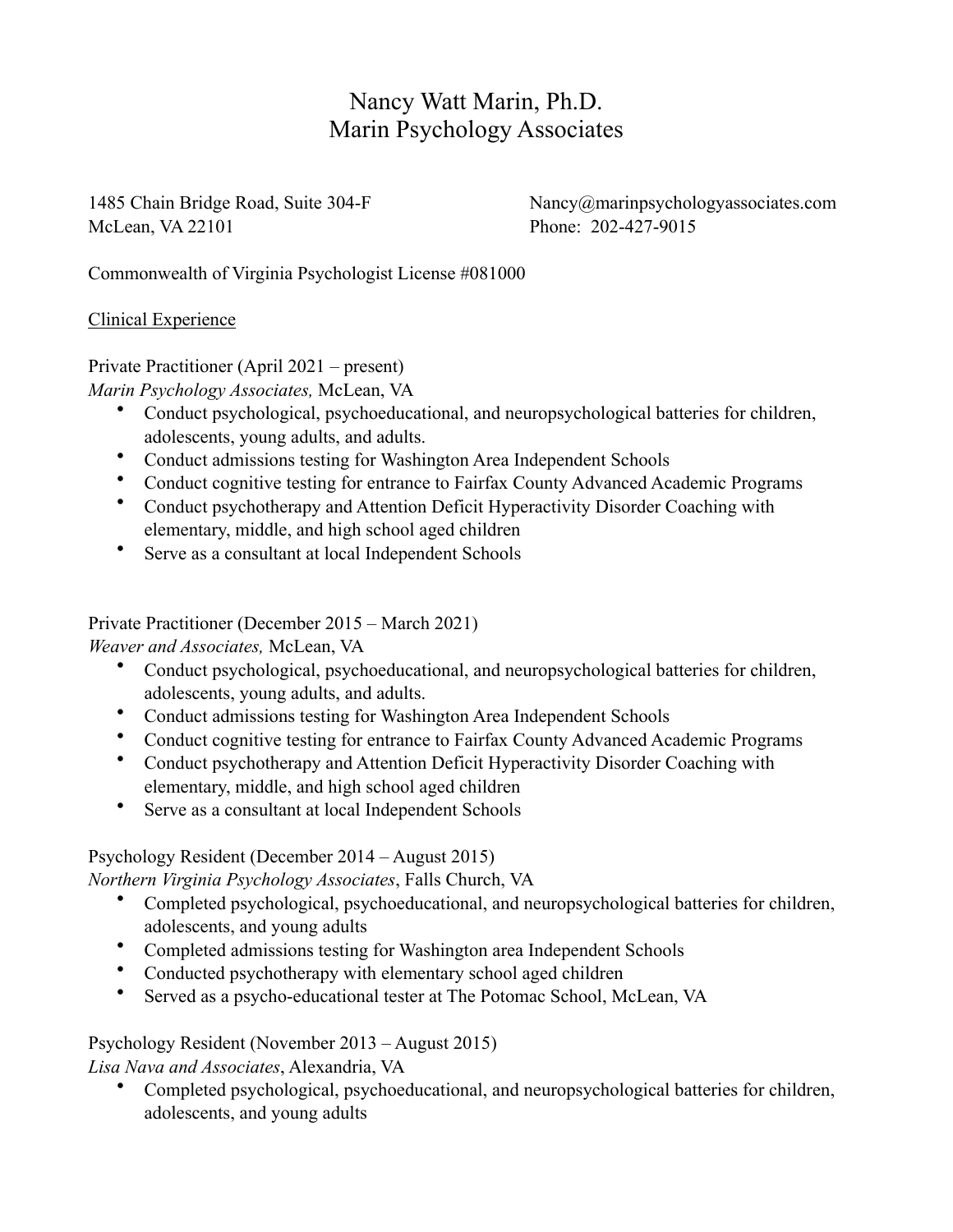- Completed AAP testing for Fairfax County Public Schools
- Conducted ADHD coaching with elementary, middle, and high school aged children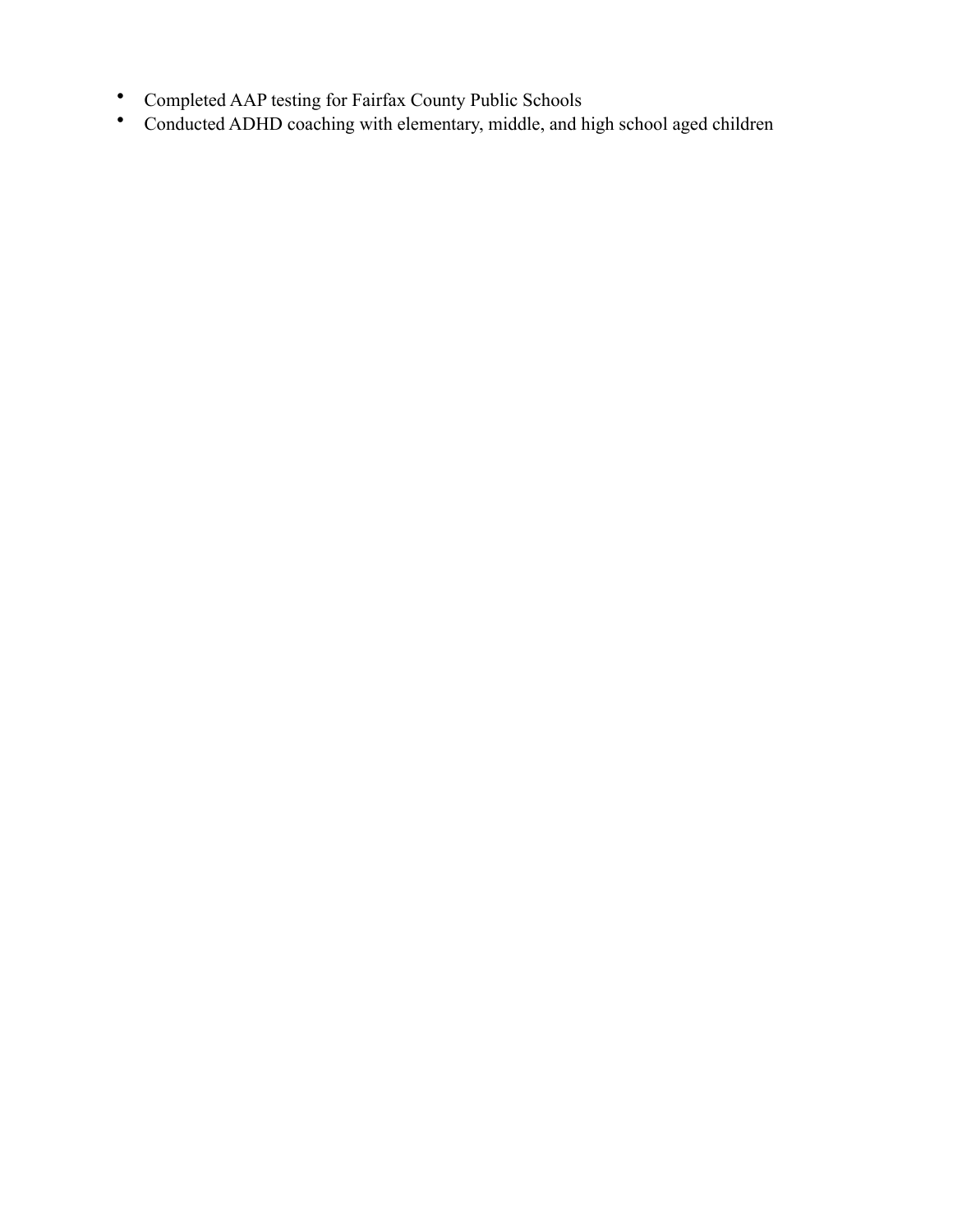Psychology Associate (September 2001 – June 2004)

*The Wake Kendall Group PLLC,* Washington, DC

- Completed psychological, psychoeducational, and neuropsychological batteries for children, adolescents, and young adults
- Completed admissions testing for Washington area Independent Schools
- Conducted psychotherapy with elementary school aged children
- Served as a consultant and psycho-educational tester at Sidwell Friends Middle School, Washington, DC and the Barrie School, Silver Spring, MD

Intern in Clinical Child / Pediatric Psychology, APA approved (September 2000 – August 2001) *Georgetown University Child Development Center*

- Assessed infants, toddlers, children, and adolescents with a wide array of developmental disabilities, developmental delays, learning disabilities, emotional problems, and medical/ neurological disorders. Assessment experience included cognitive, academic, emotional, and neuropsychological testing.
- Worked within an interdisciplinary team consisting of pediatricians, developmental specialists, physical therapists, occupational therapists, speech therapists, nutritionists, and psychologists.
- Consulted with teachers, early childhood educators, and other community human services and educational personnel regarding learning and emotional issues for children and families.
- Conducted therapy and intervention with children and families in the clinic and in community settings.

## School Counselor (August 1999 – June 2000)

*Stoddert Elementary School,* Glover Park, Washington, DC

- Completed all school psycho-educational batteries to determine eligibility for special education services and to specify IEP goals and objectives
- Conducted counseling with elementary school students
- Interpreted assessments obtained outside of the school to determine IEP goals and objectives
- Conducted didactic seminars for parents, teachers, and school administrators on developmental disabilities, learning disabilities, and psychological assessment and treatment

### Clinical Psychology Extern (August 1998 – May 1999)

*Hospital for Sick Children,* Washington, DC

- Worked alongside pediatricians and pediatric specialists to aid patient's psychological adjustment to hospitalization and medical treatment
- Conducted psychological, psycho-educational, and neuropsychological assessments of patients in conjunction with a neuropsychologist
- Participated in clinical rounds, didactic seminars, and Pediatric Grand Rounds on a weekly basis.

Clinical Psychology Extern (January 1999 – May 1999)

*American University Anxiety Disorders Lab*

• Conducted group therapy for Panic Control Treatment groups with adults meeting clinical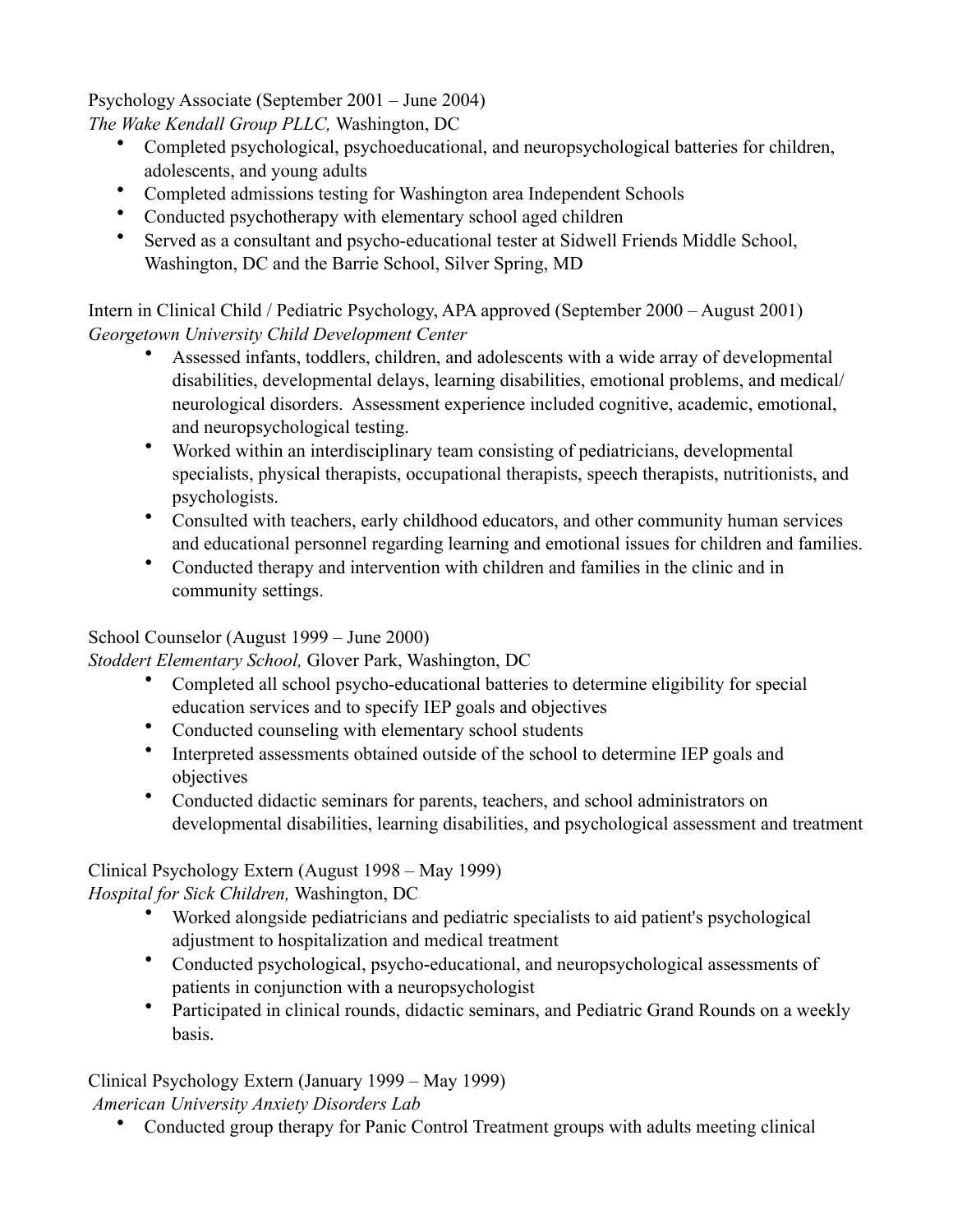criteria for Panic Disorder

• Utilized a manualized treatment program to focus on cognitive-behavioral methods for stress management and panic control

#### Clinical and Research Assistant

*Children's National Medical Center,* Washington, DC

Served as an interviewer and research assistant for a clinical trial examining the effectiveness of a slow release form of Ritalin in children with ADHD, all types.

Pre-professional Trainee

*The Devereux Foundation,* Philadelphia, PA

- Participated in a unique training program that provides college graduates with the opportunity to engage in psychological research and clinical practicum at The Devereux Foundation
- Participated in the development and revision of the Devereux Scales through the Institute of Clinical Training and Research
- Worked onsite at a Devereux residential treatment facility assisting patients

#### Research Experience

Dissertation Researcher (September 1999 – August 2003)

- Completed Dissertation research on how parents' approach to discussing epilepsy helped form their self-concept and coping.
- Dissertation Title: Improving Parent and Child Adjustment to Epilepsy Using Parental Strategic Self-Presentation and Emotional Disclosure.
- Research data utilized by Children's National Medical Center to assist families and inform treatment protocols for children diagnosed with epilepsy.

Graduate Researcher (September 1995 – August 1999)

- Completed Masters thesis research on comparing cognitive restructuring to a hyperventilation technique in working with college students.
- Thesis Title: The Impact of Cognitive Restructuring and Distraction on Repeated Hyperventilation among College Students.

Undergraduate Researcher (September 1992 – May 1994)

- Completed Honors Thesis Research on Unipolar Depression
- Honors Thesis Title: Personality Variables which Increase the Risk for Unipolar Depression

Research Assistant (January 1993 – May 1994)

- Worked as a research assistant on a study concerning children's recall of a doctor visit.
- Trained as a child interviewer
- Coded recorded interviews for recall and elaboration

### Education

American University, Washington, DC